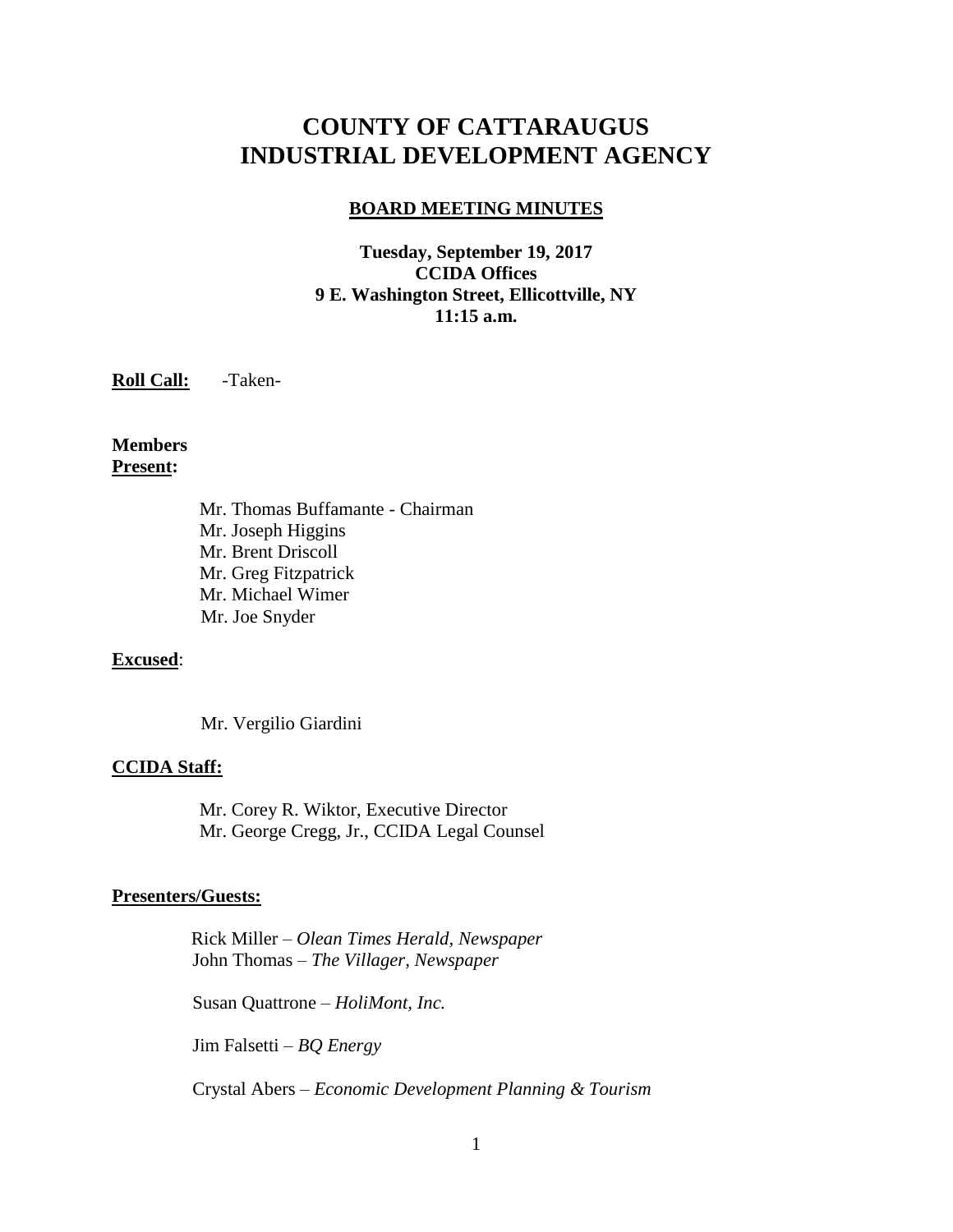Chairman Thomas Buffamante called the meeting to order at 11:15 a.m.

A roll call of the Board of Directors of the CCIDA was taken; Mr. Giardini was excused due to prior business commitments.

# **APPROVAL OF MINUTES**:

**A Motion** was made by Joseph Snyder, with a second by Brent Driscoll to accept the July 25, 2017 CCIDA Board Meeting Minutes as presented to the CCIDA Board. **Motion Carried**

# **\*NEW APPLICATION/PROJECT:**

**HoliMont Inc.**: HoliMont Inc. has asked the County of Cattaraugus Industrial Development Agency (CCIDA) to consider their recently submitted (sale Leaseback application) for inducement for purposes of New York State sales tax abatement on the following purchases and upgrades that they will be making at the Resort.

HoliMont will once again reinvest and commit a sizeable investment into their Resort to enhance, improve and meet the demands of their skiers/visitors that come to Cattaraugus County and Ellicottville. The resort continues to grow and improve their resort, all the while, why some resorts across the US are shuttering their doors.

# **Proposed Investments/Upgrades to the Resort:**

- Purchase of additional snowmobiles for use by snowmakers, ski patrol, etc.
- Ranger utility vehicles for workers at the resort to help with various projects.
- Purchase of a new Groomer to add to their fleet.
- Snowmax injection system.
- Tower locations for optimizing snowmaking at the resort.
- Various upgrades to the office equipment that is essential to running the operations at the resort. This will include software as well.
- Catch net for safety purposes.
- Various pieces of resort equipment.
- Ski Patrol Equipment etc.

HoliMont is looking at doing a list of various upgrades to the resort which will be included in the Capital Improvements (stated above). A new snowmax injection system, relocating tower locations for optimizing snowmaking at the resort, new groomer, office equipment, utility vehicle, and snowmobiles for use by snowmakers and ski patrol.

Ms. Sue Quattrone was on hand at the IDA Board meeting to review and answer any questions in regards to their application. Mr. Wiktor stated that HoliMont Inc. utilizes their own employees along with local contractors to keep their capital improvements as local as possible. **Total project cost/investment of: \$480,000 (+,-)**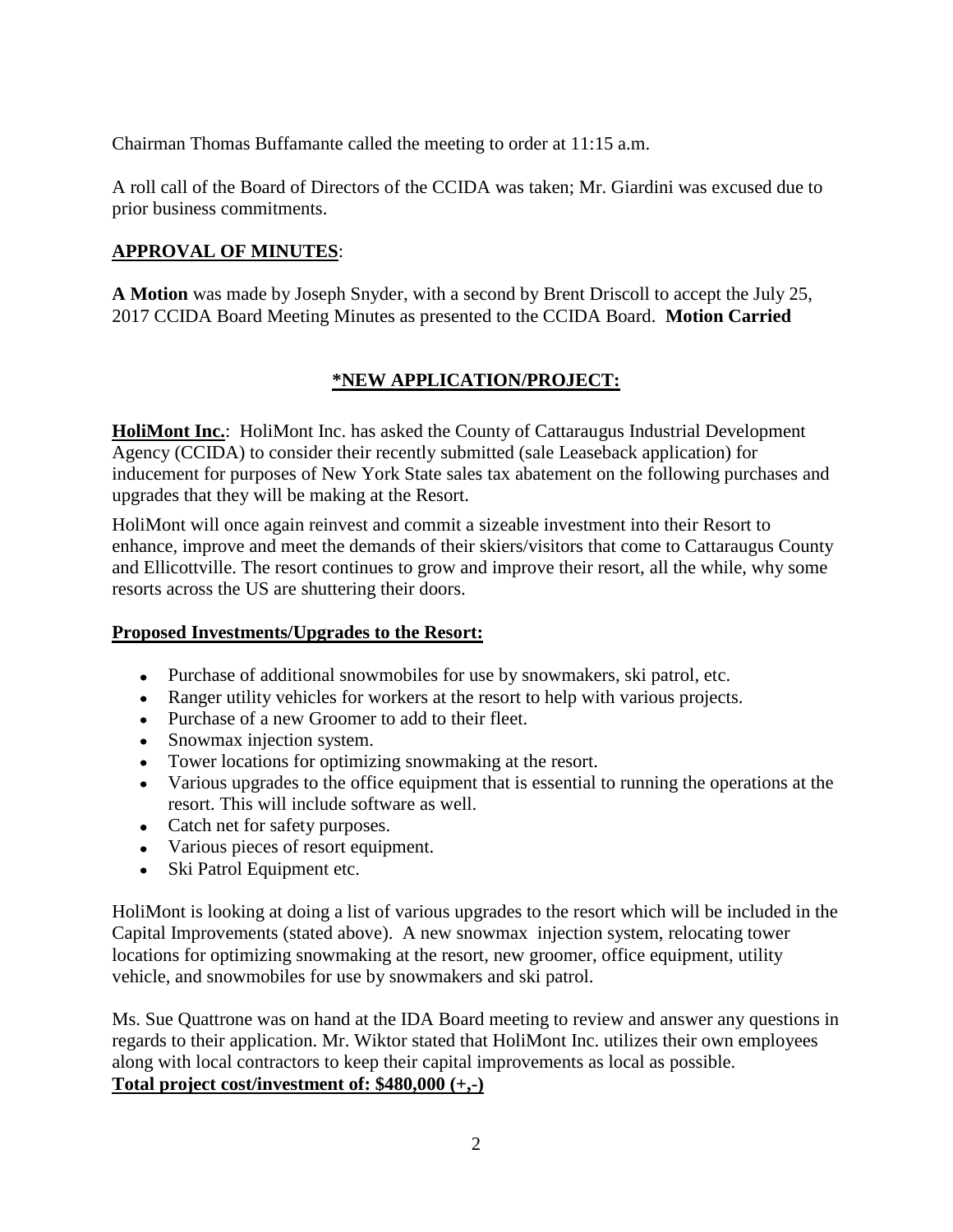#### **RESOLUTIONS:**

**A Motion** was made by Brent Driscoll, seconded by Joseph Higgins, **RESOLUTION AUTHORIZING THE EXECUTIVE DIRECTOR OF COUNTY OF CATTARAUGUS INDUSTRIAL DEVELOPMENT AGENCY TO HOLD A PUBLIC HEARING REGARDING A PROPOSED PROJECT TO BE UNDERTAKEN FOR THE BENEFIT OF HOLIMONT INC.** A Roll Call vote was taken with, Mr. Driscoll, Mr. Fitzpatrick, Mr. Buffamante, Mr. Higgins, Mr. Wimer and Mr. Snyder voting yes. Mr. Giardini was excused. **Motion- Carried.**

(*Mr. Buffamante did note that his firm has done work for HoliMont. but has no financial interest or direct involvement in this proposed project. In addition, Mr. Wimer also noted that Cattaraugus County Bank has been involved in various banking relationships over the years with HoliMont, however, they too, have no financial interest or direct involvement in this proposed project.)*

**A Motion** was made by Michael Wimer, seconded by Brent Driscoll, **RESOLUTION DETERMINING THAT ACTION TO UNDERTAKE A PROJECT FOR THE BENEFIR OF HOLIMONT, INC. WILL NOT HAVE A SIGNIFICANT EFFECT ON THE ENVIRONMENT.** A Roll Call vote was taken with, Mr. Driscoll, Mr. Fitzpatrick, Mr. Buffamante, Mr. Higgins, Mr. Snyder and Mr. Wimer voting yes. Mr. Giardini was excused. **Motion- Carried**.

(*Mr. Buffamante did note that his firm has done work for HoliMont, but has no financial interest or direct involvement in this proposed project. In addition, Mr. Wimer also noted that Cattaraugus County Bank has been involved in various banking relationships over the years with HoliMont, they too, have no financial interest or direct involvement in this proposed project.)*

#### **\*Resolutions from prior a Application/Project that is in process:**

**-Steel Winds, LLC**: Public Hearings for these projects (June 15, 2017 Applications) were held on July 7, 2017 at the Olean City Hall, Olean, New York. IDA Counsel advised Mr. Wiktor to ask if there were any representatives of any effected jurisdictions here today. No representatives were present. This was relating to the IDA sending out notices of Deviation to the impacted taxing jurisdictions that were mailed to the City, School and County in August of 2017.

Mr. Wiktor next discussed that the lawsuit between BQ Energy and the City of Olean has been settled. A signed copy of the official court agreement between the City of Olean and the developer was provided to each Board member for their review. Mr. Wiktor has discussed the proposed PILOT's with the Mayor of Olean, the Olean School District Business Manager, and several Aldermen on the City Council and Officials with the County, etc. over the past 6 weeks.

BQ Energy is prepared to move forward with the closing on this project. Mr. Falsetti stated that everything is ready to go and when all the documents have been approved they will be bringing their crews back into the area to do the final touches. Mr. Falsetti said that they are approximately 30 days out one the project closes. The IDA Board had much discussion in ensuring that the impacted taxing jurisdictions had a comfort level with the proposed PILOT's.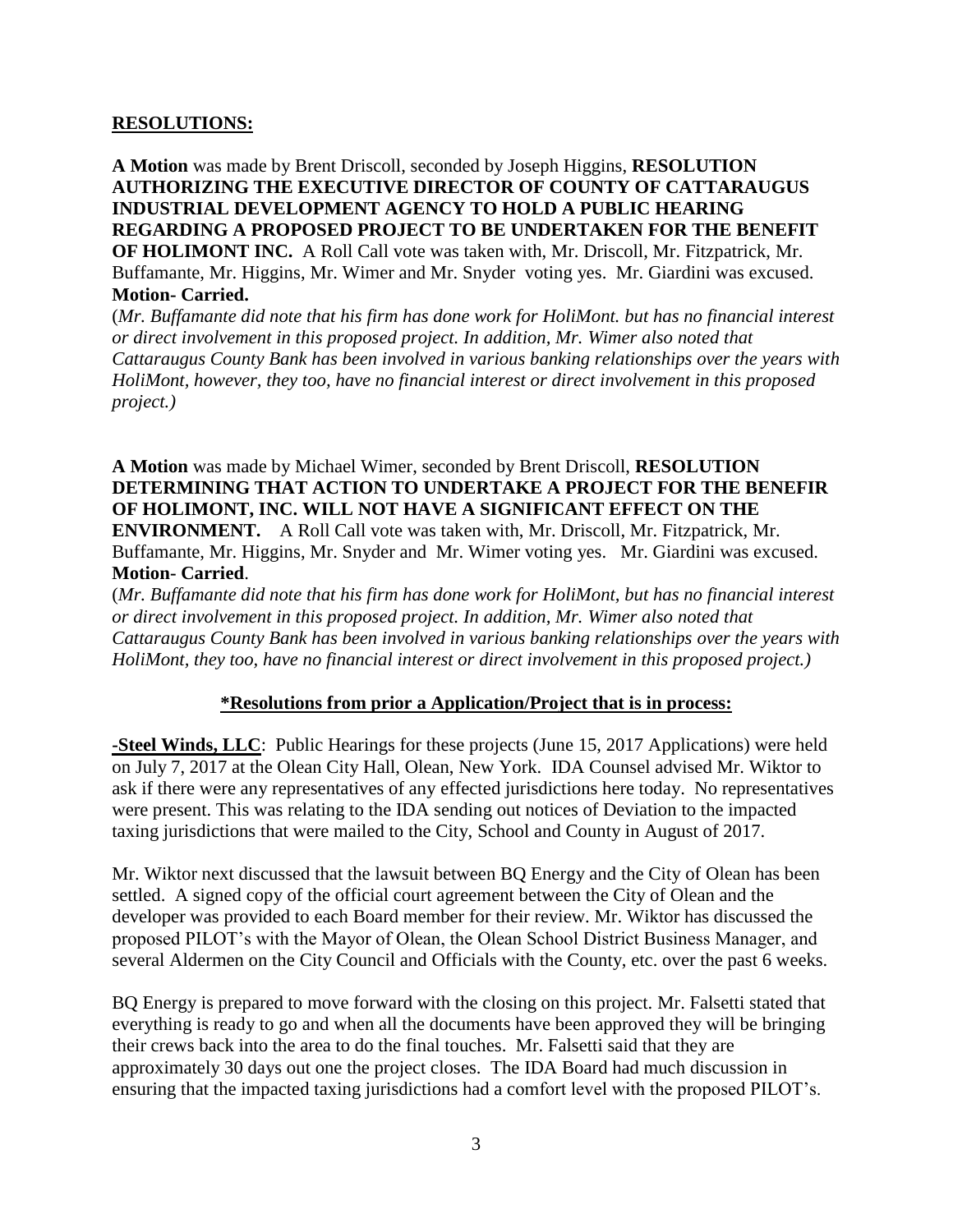#### **RESOLUTIONS**:

**A Motion** was made by Brent Driscoll, seconded by Michael Wimer, **RESOLUTION ACCEPTING THE DETERMINATION BY THE CITY OF OLEAN PLANNING BOARD TO ACT AS LEAD AGENCY FOR THE ENVIRONMENTAL REVIEW OF THE STEEL WINDS LLC – 1470B PV LLC PROJECT AND ACKNOWLEDGING RECEIPT OF THE NEGATIVE DECLARATION ISSUED WITH RESPECT THERETO.** A Roll Call vote was taken with, Mr. Driscoll, Mr. Fitzpatrick, Mr. Higgins, and Mr. Snyder, Mr. Wimer, and Mr. Buffamante voting yes. Mr. Giardini was excused. **Motion-Carried.**

**A Motion** was made by Michael Wimer, seconded by Joseph Higgins, **RESOLUTION AUTHORIZING A DEVIATION FROM THE AGENCY'S UNIFORM TAX EXEMTION POLICY IN CONNECTION WITH THE PROPOSED PAYMENT IN LIEU OF TAX AGREEMENT TO BE ENTERED INTO BY THE AGENCY IN CONNECTION WITH THE PROPOSED STEEL WINDS LLC 1470B PV LLC PROJECT.** A Roll Call vote was taken with, Mr. Driscoll, Mr. Fitzpatrick, Mr. Wimer, Mr. Higgins, Mr. Snyder and Mr. Buffamante voting yes. M r. Giardini was excused. **Motion- Carried.**

**A Motion** was made by Brent Driscoll, seconded by Joseph Higgins, **RESOLUTION AUTHORIZING EXECUTION OF DOCUMENTS IN CONNECTION WITH A LEASE/LEASEBACK TRANSACTION FOR A PROJECT FOR STEEL WINDS LLC – 1470B PV LLC (THE "COMPANY").** A Roll Call vote was taken with, Mr. Driscoll, Mr. Fitzpatrick, Mr. Wimer, Mr. Higgins, Mr. Snyder and Mr. Buffamante voting yes. Mr. Giardini was excused. **Motion- Carried.**

**A Motion** was made by Brent Driscoll, seconded by Joseph Higgins, **RESOLUTION ACCEPTING THE DETERMINATION BY THE CITY OF OLEAN PLANNING BOARD TO ACT AS LEAD AGENCY FOR THE ENVIRONMENTAL REVIEW OF THE STEEL WINDS LLC – 1406RB PV LLC PROJECT AND ACKNOWLEDGING RECEIPT OF THE NEGATIVE DECLARATION ISSUED WITH RESPECT THERETO.** A Roll Call vote was taken with, Mr. Driscoll, Mr. Fitzpatrick, Mr. Wimer, Mr. Higgins, Mr. Snyder and Mr. Buffamante voting yes. Mr. Giardini was excused. **Motion-Carried.**

**A Motion** was made by Brent Driscoll, seconded by Gregory Fitzpatrick, **RESOLUTION AUTHORIZING A DEVIATION FROM THE AGENCY'S UNIFORM TAX EXEMPTION POLICY IN CONNECTION WITH THE PROPOSED PAYMENT IN LIEU OF TAX AGREEMENT TO BE ENTERED INTO BY THE AGENCY IN CONNECTION WITH THE PROPOSED STEEL WINDS LLC – 1406RB PV LLC PROJECT.** A Roll Call vote was taken with, Mr. Driscoll, Mr. Fitzpatrick, Mr. Wimer, Mr. Higgins, Mr. Snyder and Mr. Buffamante voting yes. Mr. Giardini was excused. **Motion-Carried.**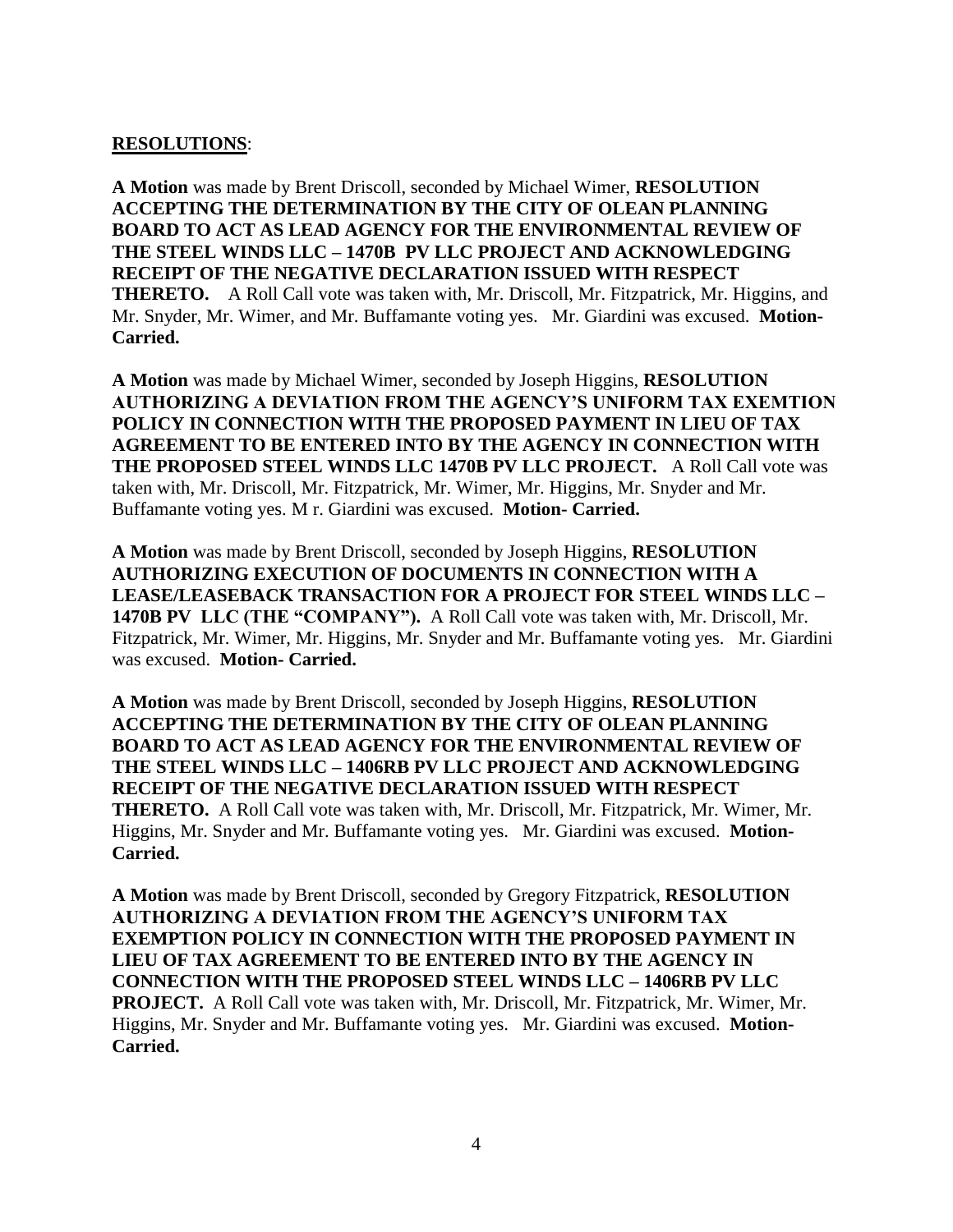**A Motion** was made by Brent Driscoll, seconded by Michael Wimer, **RESOLUTION AUTHORIZING EXECUTION OF DOCUMENTS IN CONNECTION WITH A LEASE/LEASEBACK TRANSACTION FOR A PROJECT FOR STEEL WIDS LLC – 1406RB PV LLC (THE "COMPANY")** A Roll Call vote was taken with, Mr. Driscoll, Mr. Fitzpatrick, Mr. Wimer, Mr. Higgins, Mr. Snyder and Mr. Buffamante voting yes. Mr. Giardini was excused. **Motion- Carried.**

**A Motion** was made by Brent Driscoll, seconded by Joseph Higgins, **RESOLUTION ACCEPTING THE DETERMINATION BY THE CITY OF OLEAN PLANNING BOARD TO ACT AS LEAD AGENCY FOR THE ENVIRONMENTAL REVIEW OF TH STEEL WINDS LLC – HOMERIDAE LLC PROJECT AND ACKNOWLEDGING RECEIPT OF THE NEGATIVE DECLARATION ISSUED WITH RESPECT THERETO.** A Roll Call vote was taken with, Mr. Driscoll, Mr. Fitzpatrick, Mr. Wimer, Mr. Higgins, Mr. Snyder and Mr. Buffamante voting yes. Mr. Giardini was excused. **Motion-Carried.**

**A Motion** was made by Michael Wimer, seconded by Brent Driscoll, **RESOLUTION AUTHORIZING A DEVIATION FROM THE AQGENCY'S UNIFORM TAX EXDEMPTION POLICY IN CONNECTION WITH THE PROPOSED PAYMENT IN LIEU OF TAX AGREEMENT TO BE ENTERED INTO MY THE AGENCY IN CONNECTION WITH THE PROPOSED STEEL WINDS LLC – HOMERIDAE LLC PROJECT.** A Roll Call vote was taken with, Mr. Driscoll, Mr. Fitzpatrick, Mr. Wimer, Mr. Higgins, Mr. Snyder and Mr. Buffamante voting yes. Mr. Giardini was excused. **Motion-Carried.**

**A Motion** was made by Brent Driscoll, seconded by Joseph Higgins, **RESOLUTION AUTHORIZING EXECUTION OF DOCUMENTS IN CONNECTION WITH A LEASE/LEASEBACK TRANSACTION FOR A PROJECT FOR STEEL WINDS LLC – HOMERIDAE LLC (THE "COMPANY").** A Roll Call vote was taken with, Mr. Driscoll, Mr. Fitzpatrick, Mr. Wimer, Mr. Higgins, Mr. Snyder and Mr. Buffamante voting yes. Mr. Giardini was excused. **Motion- Carried.**

# **\*CCIDA Active Project Update: North Delaware Holdings LLC/Stillhouse of Buffalo LLC**

North Delaware Holdings, LLC. & Stillhouse of Buffalo, LLC. had asked the County of Cattaraugus Industrial Development Agency (CCIDA) to consider inducing their proposed Manufacturing/Tourism project that is proposed to take place in the Town of Ellicottville, New York on February 2, 2017. The Companies are currently renovating and adding to their current facility. The existing facility on US Route 219 in Ellicottville is roughly 4,500 sq. foot, the project applicant is looking to complete renovations and updates to this facility and to add roughly 4,000 sq ft.

Mr. Wiktor discussed his recent tour at the facility, and explained the tremendous amount of progress that is occurring at the site, to date. Recently, Jim Fink with Buffalo Business First was there with Mr. Wiktor to see the progress and did an interview for an upcoming story in a future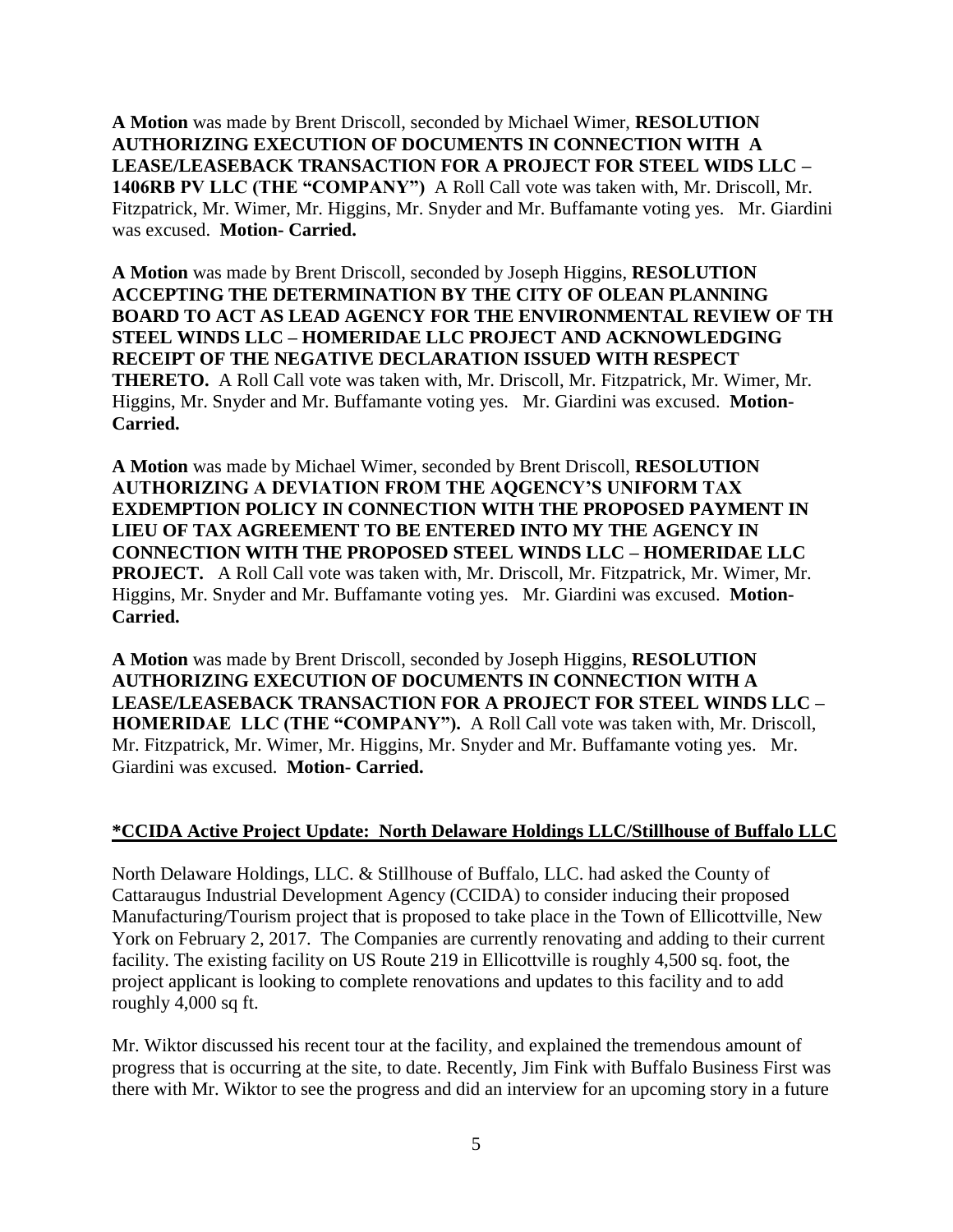publication on the soon to be brewery. The project will include a new addition, comprising of new siding, new roof, a new parking lot, landscaping/lighting, new electrical service, plumbing, indoor fixtures, tables, racks, casks, general restaurant furnishings, fixtures and equipment, etc.; and all equipment to constitute a beer manufacturing facility and distillery for locally made spirits.

This proposed project will house all manufacturing for Stillhouse of Buffalo's microbrews and spirits. There will also be a tasting room, with an emphasis on tours, themed events along with a full service restaurant which will source its ingredients and supplies locally from farmers to offer a unique dining experience. The project will create roughly 20+ construction jobs and also create 12 new FT jobs as well. *(Submitted pictures were also handed out to the Board).* **-Total project cost/investment of: \$700,000(+,-).**

# **FINANCIAL REPORT:**

**A Motion** was made by Joseph Higgins, seconded by Thomas Buffamante to accept the financial statements as prepared. **Motion - Carried**

**July Income:** A total of **\$60,563** was received by the CCIDA for closings on the following projects: Stillhouse of Buffalo, LLC (\$7,438) and Kreinheder Properties LLC (\$53,125).

**August Income**: A total of **\$20,880** was received by the CCIDA for the closings/sales tax letters/and application fees. Sunny Olean LLC (\$5,980), Win Sum Ski Corp. (\$10,400), and Steel Winds (\$4,500).

We currently have two (2) projects in the closing stages. We anticipate these projects to close by the end of the year. Mr. Wiktor also stated that he anticipates two (2) new applications to be submitted to the IDA by December 2017.

# **CCIDA Parcel of land in Cattaraugus**:

Mr. Wiktor advised the CCIDA Board that he has been contacted by the Mayor of the Village of Cattaraugus regarding a parcel of land that the CCIDA currently owns. The site is under .5 acres in size, and would be needed for the construction of a new Senior/Community Center in the Village. We have had multiple discussions with the Mayor, Bob Dingman and Pat Cullen, who heads up the Historical District in the Village. NYS Senator Cathy Young has secured a grant for the construction of the facility. This is considered "excess property", with little to no real value for the IDA. I recommend that we move forward with the appraisal and sale of this property. We will be transferring this land to the Village of Cattaraugus for \$1.00. New York State has added so many additional requirements we will have to have an appraisal done prior to transferring the property.

**A Motion** was made by Brent Driscoll, seconded by Joseph Snyder to have this property appraised and to go ahead with the sale/transfer of the property to the Village of Cattaraugus. **Motion – Carried**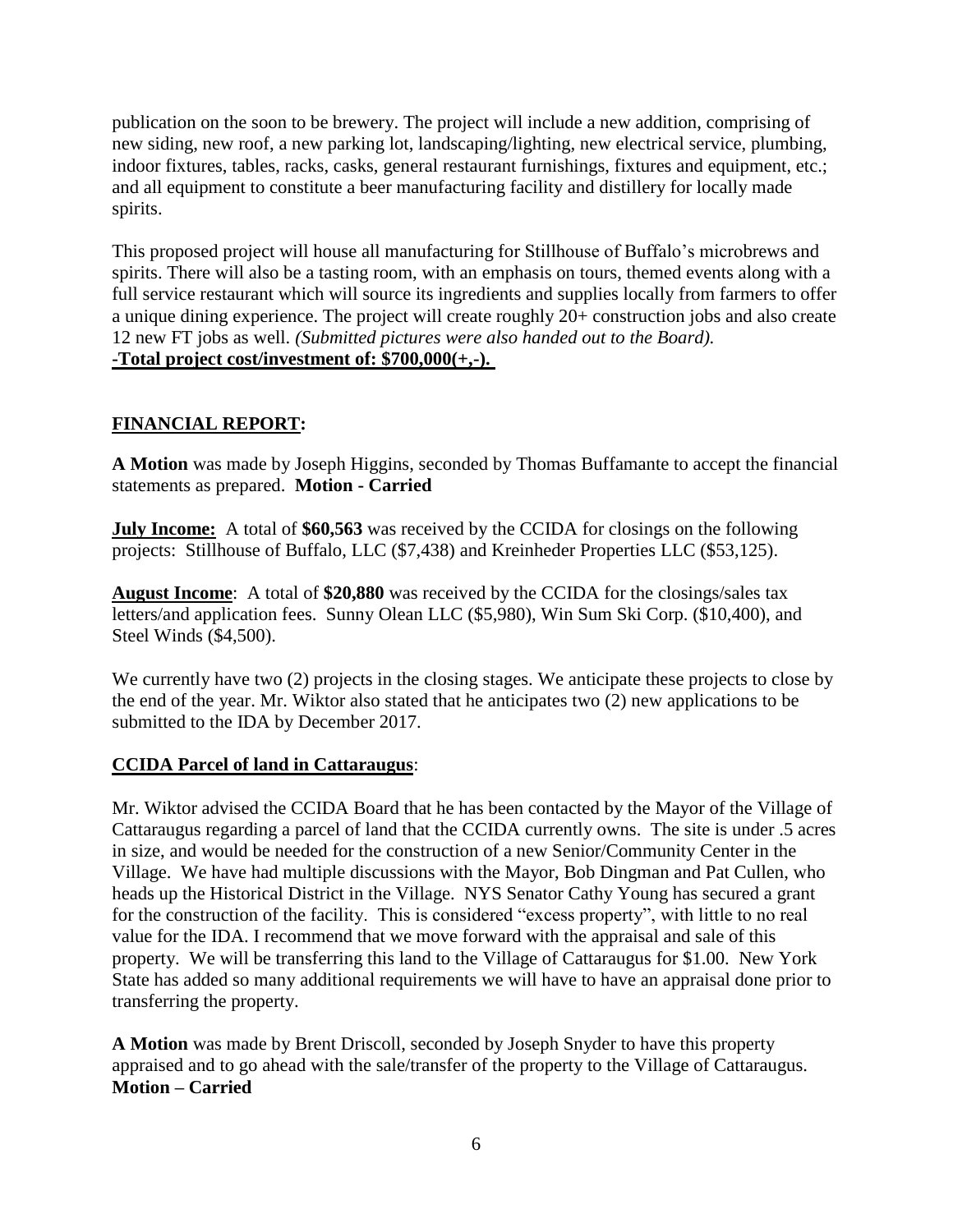#### **-Internal (IDA Meetings/Discussions):**

- $\checkmark$  Met with a large Commercial Real Estate broker in regards to drafting and implementing a commercial site/building marketing piece for some top sites here in Cattaraugus County.
- $\checkmark$  Set up and approved two recently IDA projects with the Western Region Loan Corp. Board that I sit on. Har/Son Manufacturing and Six Smith's.
- $\checkmark$  Conducted a conference call with Senator Young in regards to various proposed projects and area Companies to discuss ways that we can connect the State to them for additional assistance. In person meeting setting up for September.
- $\checkmark$  Met with two local "commercial project" to review and complete an application for the IDA to consider. Proposing to be on future IDA Board meeting Agenda.
- $\checkmark$  Had a meeting with Dr. Sharon Huff, Superintendent with Catt-Little Valley schools to introduce myself and to review the IDA and it's procedures and programs. Mr. Wiktor plans to continue to meet with other Superintendent of Schools to inform them of the various programs that the IDA has to offer.
- $\checkmark$  Hosted Jim Fink from Buffalo Business First for an all day tour and review of various past IDA development projects. A full story will be completed in October.
- $\checkmark$  Met with Joanne Campanga with Bank of America to discuss financing options for a few potential projects within the County.
- $\checkmark$  Had multiple meetings and discussions with BQ Energy in regards to the solar projects.
- $\checkmark$  Gowanda, NY: Meeting with a recent business owner whose building was a victim of arson. I reviewed various IDA programs that may be used should the owner want to rebuild.
- $\checkmark$  Met with a Rick Neville with Largo Capital in regards to the various financing programs that they offer to commercial customers building in the region.
- Attended all Cattaraugus County Economic Development Team meetings in July and August.
- $\checkmark$  Buffalo Niagara Partnership Roundtable with Congressmen Chris Collins to discuss matters such as economic development, trade and tax reform.
- $\checkmark$  Met with Kinley Construction to review the "Field of Dreams" Project in Allegany. Also discussed a possible commercial construction project with them.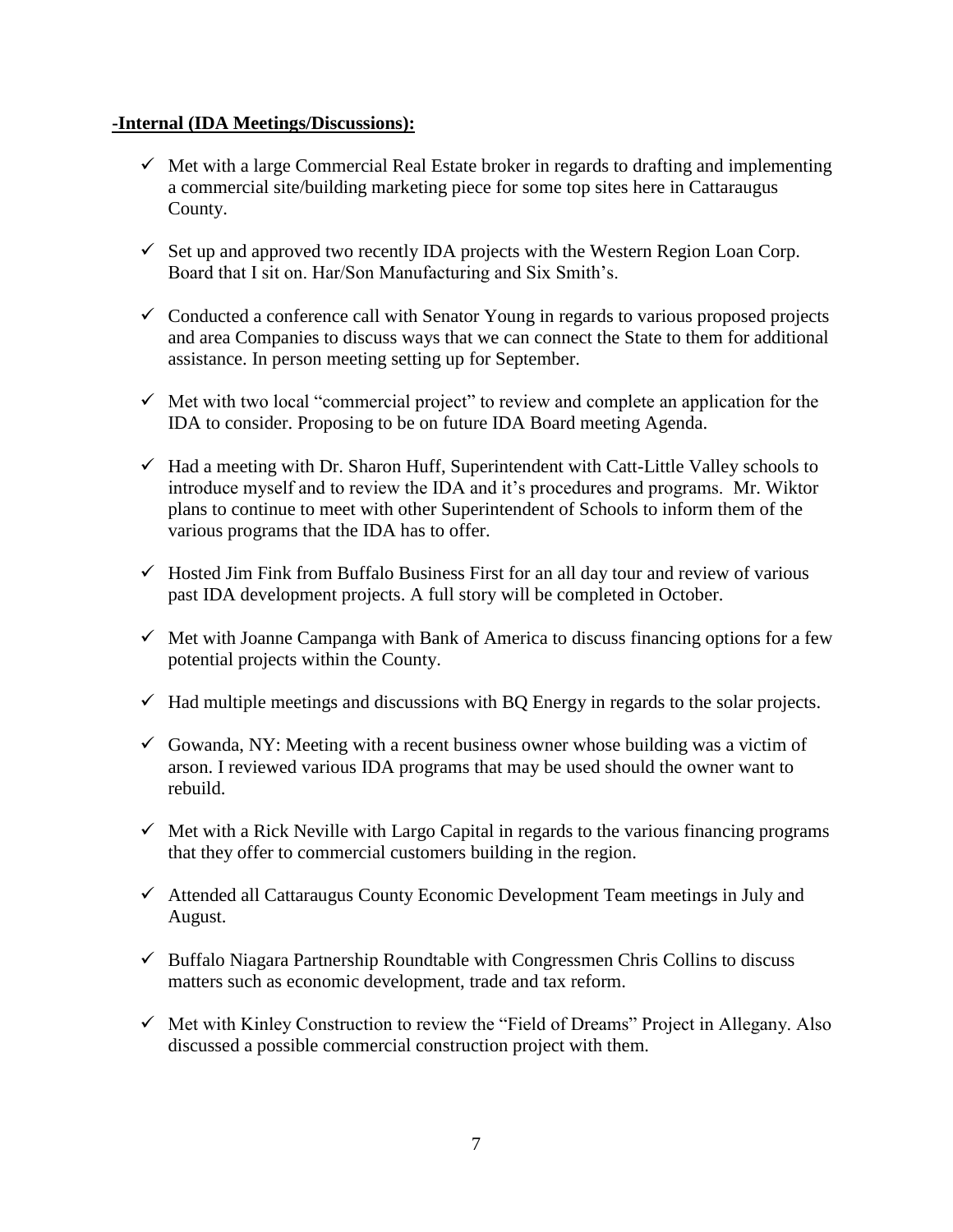- $\checkmark$  Attended the Olean Business Development Board Meetings.
- $\checkmark$  Met with Jeff Belt for a meeting in Olean to discuss his Adaptive Reuse Projects and area development ideas, etc.
- $\checkmark$  Met with a local developer in regards to his parcel of property in Great Valley that he is looking to redevelop and was sharing some of his ideas with Crystal and myself.
- $\checkmark$  Met with Tom Barrett from Kulback's Construction to discuss a possible project within the County.
- $\checkmark$  Attended the Cattaraugus County Business Development Corp. (BDC) Board meeting.
- $\checkmark$  Met Greg Sehr in Buffalo to discuss area development projects and some ideas how Cattaraugus County may play a role in capturing some of this development.
- $\checkmark$  Attended the Workforce Investment Board (WIB) meeting.
- $\checkmark$  Met with a local developer who will be buying a building in the County later this year to discuss IDA incentives and application time frames. This is good news!
- $\checkmark$  Railroad meeting with CCIDA, ECIDA and the owners of each railroad that runs on the line to discuss ideas and possibilities for future plans on the lines.
- $\checkmark$  Met with Aldermen John Crawford to discuss the IDA's potential role in the proposed solar farms in Olean and the incentives that the IDA has in general.
- $\checkmark$  Met with Wirt Smith, Mayor of Cattaraugus to discuss land sale to the Village.
- $\checkmark$  Met with Horace Gioa to discuss ideas in deal structuring.
- $\checkmark$  Met with Tim Hughes from C & S Engineers to discuss a few projects and ways they may be able to assist our project applicants.
- $\checkmark$  Attended Southern Tier West Board meeting.
- $\checkmark$  Met with Mayor Aiello to discuss and review various projects and developments in the City of Olean, to keep him apprised.
- $\checkmark$  Attended the WRC Board Meeting at ECIDA.
- $\checkmark$  Met with Ben Rand, President of Insyte Consulting to discuss a new endeavor that they are working on to include the IDA in regards to workforce development and assisting area manufacturers.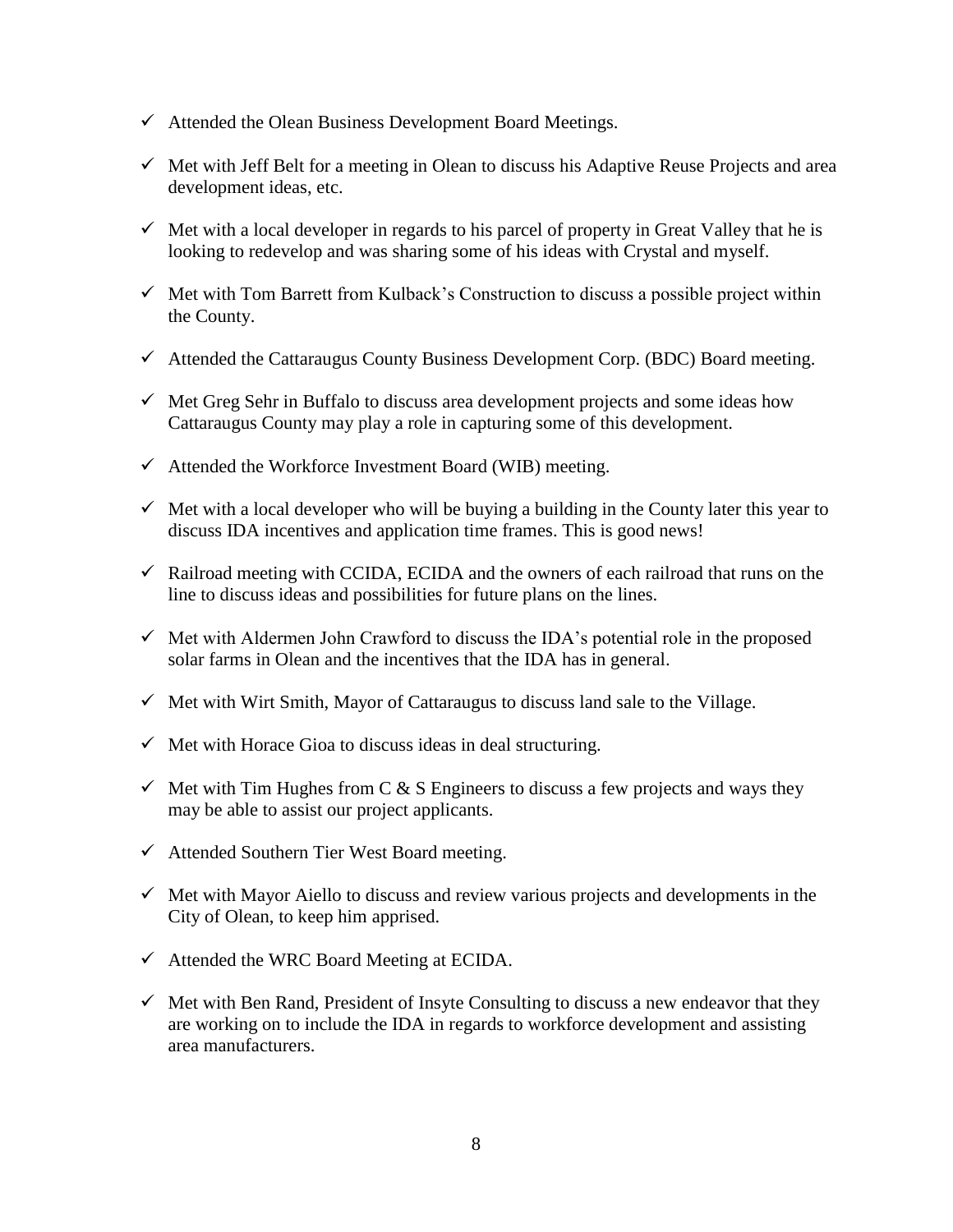- $\checkmark$  Had a conference call with a group that is looking to help and grown area entrepreneurs within the County. Further discussion will be taking place with the OBDC.
- $\checkmark$  Met with John Stahley, Plant Manager at DR/Siemens to discuss updated and possible future plans.
- $\checkmark$  Attending Mayor Aiello's executive forum.

# **-External (Points of Interest relating to the CCIDA):**

- **Olean Times Herald:** Article by Rick Miller on September 10, 2017 "*Local Young Entrepreneurs Academy starts October 25th "* The Cattaraugus-Allegany Young Entrepreneurs Academy, or YEA, is in its final recruiting drive for the first class beginning October 25 at Olean Business Development.
- **Buffalo News Article:** Article by David Robinson on August 4, 2017. "*Here come the jobs…where will workers come from?"*. More discussion on the critical need for workforce development and training in WNY.
- **Buffalo Business First Article:** Article by James Fink on August 2, 2017 *"Upgraded broadband service coming to Erie, two other counties"*. Positive news regarding the further build out of connectivity here in Cattaraugus County.
- **Buffalo Business First Article:** Article by Dan Miner on September 9, 2017 "*Asarasi picking up serious steam as only USDA – certified organic water".* Asarasi is now sold at 60 independent locations in Buffalo and is currently in 100 Tops Friendly Markets. It is widely sold at Shop Rites, Shaw's and Safeway, and they hope to be in Price Chopper very soon. It is also sold by a retail management company inside airports such as JF Kennedy, LaGuardia in New York City and others.
- **Olean Times Herald Article:** Article by Rick Miller dated September 12, 2017 "With fewer regional clients, Olean's Billings Sheet Metal expands reach". Excellent piece on new products made in Olean!
- **Billings Sheet Metal Inc.:** August 23, 2017 *Monthly Market Bulletin*-News and updates from Billings.
- **CityLab Article:** "*The Next Big Challenge for Small Downtowns".*
- **Insyte Consulting:** Celebrating 35 years helping Western New York Manufacturers to be held on September 14, 2017 from 5-8:00 p.m. at the Templeton Landing in Buffalo, NY.
- **Olean Times Herald Article:**Article by Rick Miller on September 13, 2017 "*New York State Department of Transportation seeks consultant for Route 219 expressway study".*  Further information in regards to US Route 219.
- **Leadership Cattaraugus:** 2017 Manufacturing Day September 19, 2017 8:00 a.m. to 4:30 p.m. Presented twice at 2 Leadership Catt. Events this past year.
- **Cattaraugus County Business Development Corp.** *–* Board of Directors Meeting Agenda – Tuesday, August 20, 2017 help at the Swan Business Center at St. Bonaventure University in the Peterson Board Room.
- **STW Director's Report:**dated August 17, 2017
- **Southern Tier West:**Program Report dated August 17, 2017